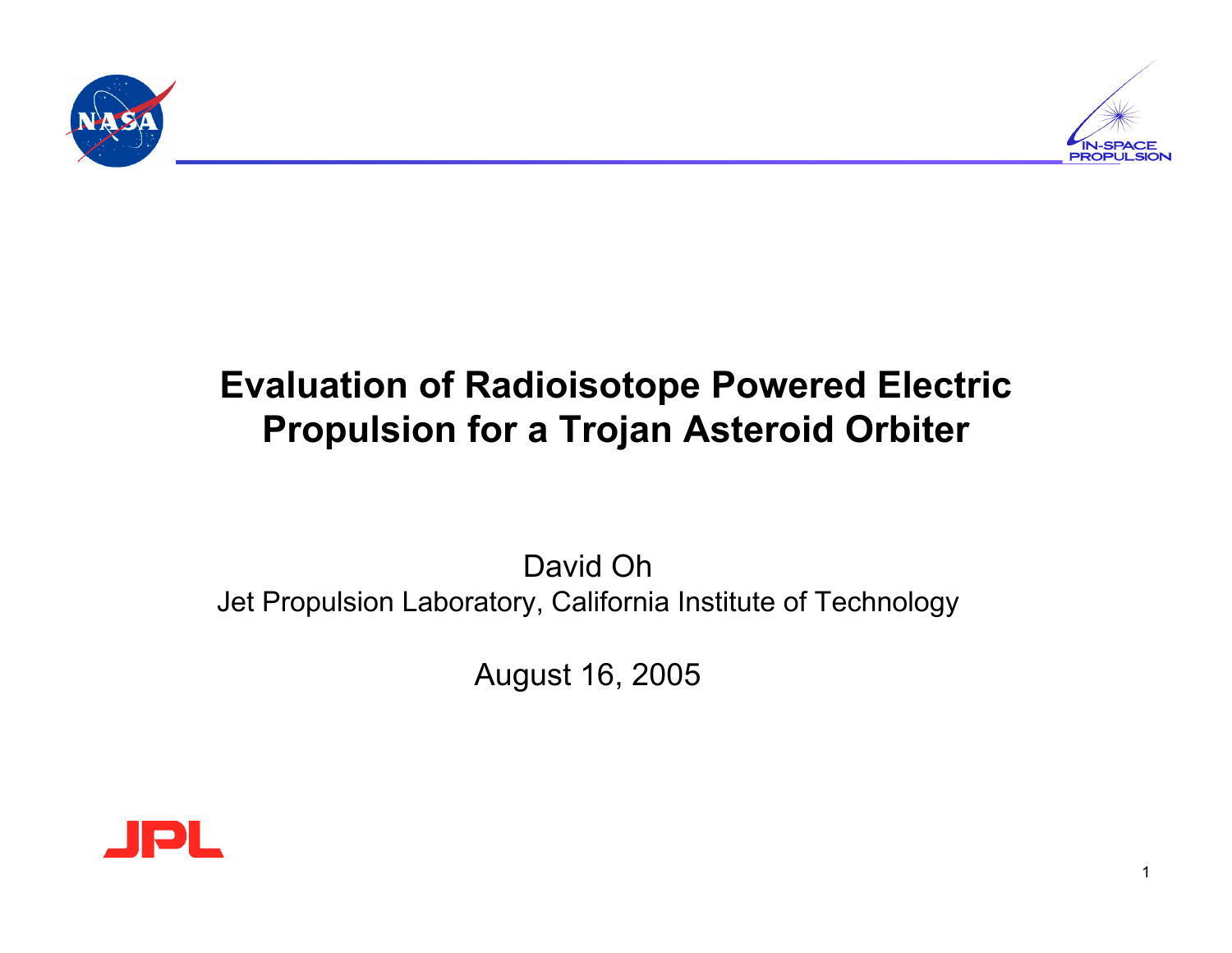

# **Overview**



- **Objectives and Approach**
- **Chemical Propulsion Results**
- **SEP Results**
- **REP Propulsion Results**
	- 2nd Generation RPS (8 W/kg)
	- 1st Generation RPS (4 W/kg)
- **Conclusions**

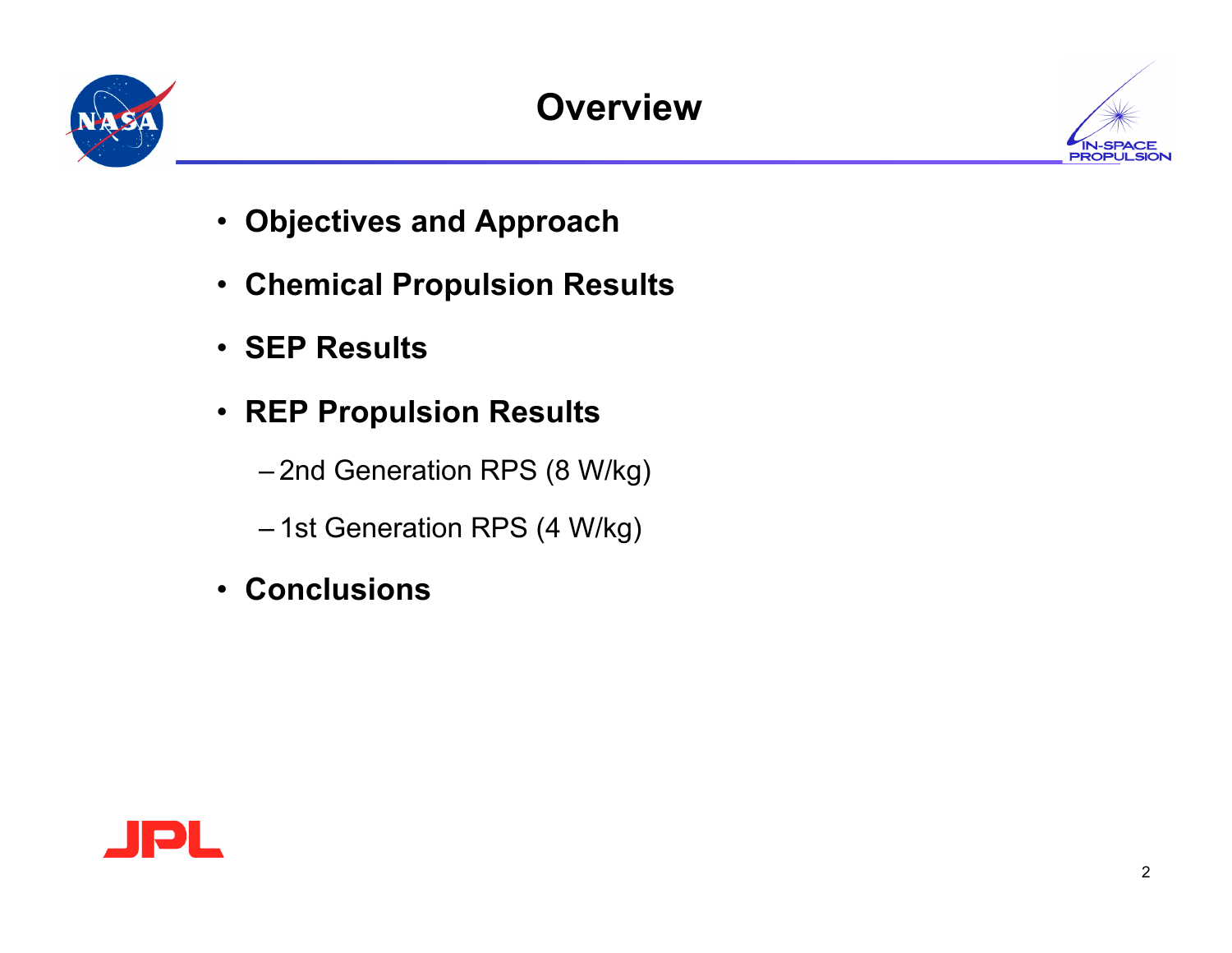



- **Calculate capabilities using trajectory optimization tools**
- **Calculate requirements using spacecraft models**
- **Compare to find viable missions**

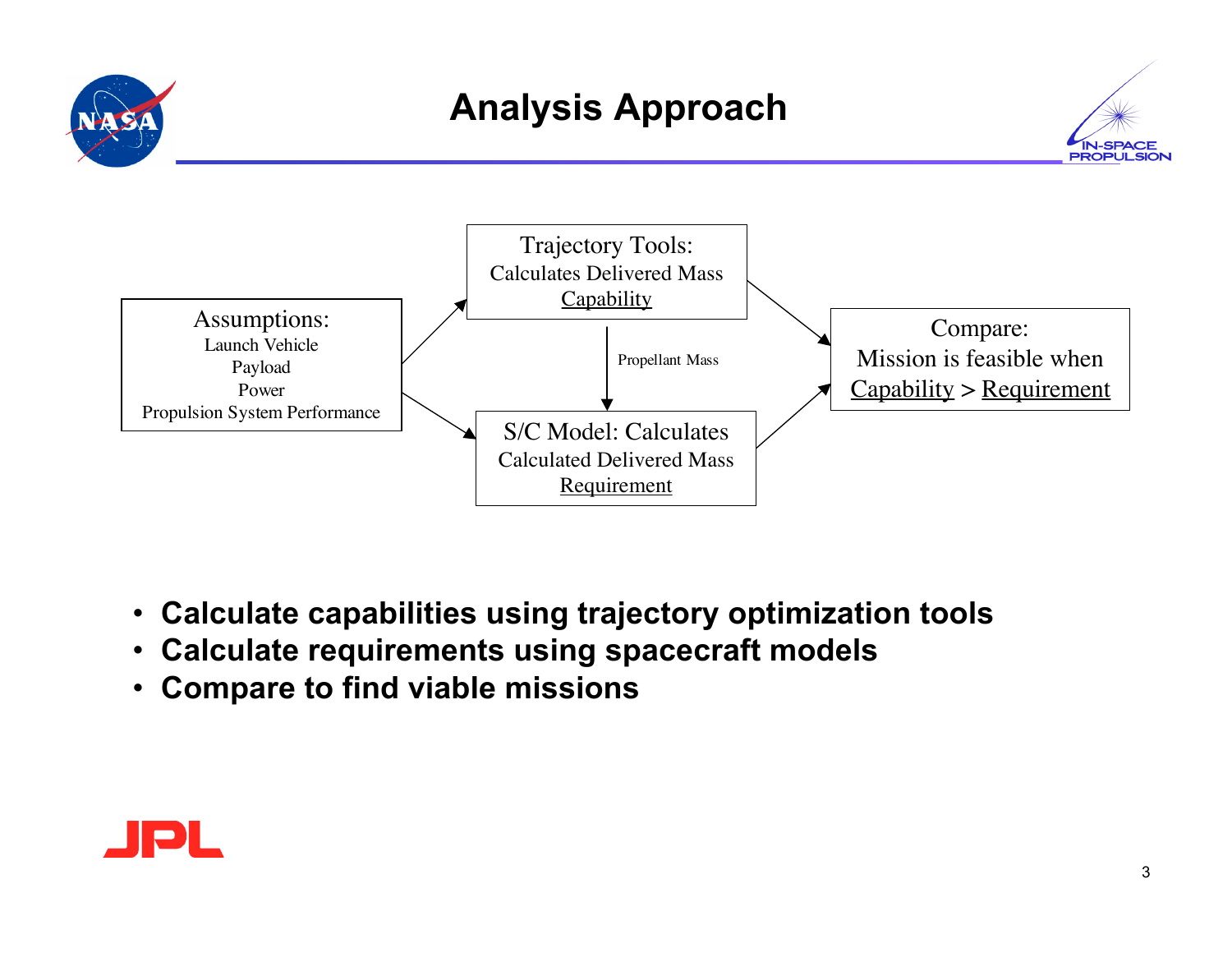

#### **Chemical Spacecraft Uses Dawn Instrument Payload (Nominal Atlas 551 JGA case)**



| <b>Nominal Transit Chem Propellant Mass</b> | 620 | ka                 |
|---------------------------------------------|-----|--------------------|
| <b>RPS Alpha</b>                            |     | 8 W/ka             |
| <b>Power Degradation</b>                    |     | 1.15 % of BOL/vear |
| <b>Degradation Period</b>                   |     | 15 years           |
| Max Power end of Degradation Period         |     | 330 W              |

- Payload = Instrument Suite from Dawn
- RPS oversized: 1.15% power degradation/year
- Chemical propulsion: 325 s Isp, 450 N thruster

| <b>General Model</b>                    | Mass, kg. | Mass Comments                    |                                                    | Power (W) | <b>Power Comments</b>            |
|-----------------------------------------|-----------|----------------------------------|----------------------------------------------------|-----------|----------------------------------|
| <b>Instruments</b>                      | 42        |                                  | Same as Dawn CBE at Neutral Mass Review            | 60        | $\sim$ 60% of Dawn Peak          |
| <b>ACS</b>                              | 40        | Dawn:4 wheel+star tracker system |                                                    | 30        | Dawn                             |
| C&DH                                    | 25        | 2 ACE's, 2 CEU's                 |                                                    | 70        | Dawn                             |
| <b>Comm</b>                             | 30        | Dawn: 2 TWTA's                   |                                                    | 12        | Dawn                             |
| <b>Harness</b>                          | 29        | <b>Team X Harness model</b>      |                                                    | 4         | Estimate: 1.5%                   |
| <b>Mech/Structures</b>                  | 127       | Team X structure model           |                                                    | 0         | NOTE: Power Budget is On Station |
| <b>Thermal</b>                          | 23        | Team X: thermal model            |                                                    | 38        | Team X: thermal model            |
| <b>Chemical Propulsion</b>              | 94        | Scaled from Team X 755 kg.       |                                                    | 5         | assumption                       |
|                                         |           |                                  | Dual mode bipropellant, $12$ MIT + 4 22 N + 1 main |           |                                  |
|                                         |           |                                  |                                                    |           |                                  |
| <b>EPS</b>                              | 71        |                                  |                                                    | 30        | Team X: power model (250W bus)   |
| <b>Electronics</b>                      | 17        | Team X: power model (250 W bus)  |                                                    |           |                                  |
| <b>Battery</b>                          | 6         |                                  | Team X: minimum battery for bus stability          |           |                                  |
| <b>RPS</b>                              | 48        | 350 W at 8W/kg.                  |                                                    |           |                                  |
| LV Adapter                              | 17        | 1.5% of wet mass, no contingency |                                                    |           |                                  |
| <b>Total Dry Mass, CBE</b>              | 497       | <b>Total Power, CBE</b>          |                                                    | 249       |                                  |
| <b>Contingency</b>                      | 149       | 30% contingency                  | <b>Bus Power, CBE</b>                              | 249       |                                  |
| <b>Total Dry Mass w/Contingency</b>     | 646       |                                  | <b>Bus Power w/Contingency</b>                     | 324       | 30% contingency                  |
| <b>Propellant, Chemical</b>             | 688       |                                  | <b>EP Power with Contingency</b>                   | $\Omega$  | 5% contingency                   |
| Chemical Propellant, Nominal            | 620       |                                  |                                                    |           |                                  |
| Chemical Propellant, ACS                | 15        | half of Dawn                     |                                                    |           |                                  |
| Chemical Propellant, TCM                | 3         | approx. 30 m/s                   |                                                    |           |                                  |
| Chemical Propellant, deltaV-Margin      | 15        | approx 2% dV                     |                                                    |           |                                  |
| Chemical Propellant, Orbital Ops        | 15        | approx 50 m/s                    |                                                    |           |                                  |
| <b>Chemical Propellant, Residuals</b>   | 20        | Team X: 3%                       |                                                    |           |                                  |
| Xenon Propellant                        | 0         |                                  | <b>Total Power w/Contingency</b>                   | 324       |                                  |
| <b>Total Wet Mass w/Contingency</b>     | 1334      |                                  |                                                    |           |                                  |
| <b>Total Delivered Mass to Asteroid</b> | 714       |                                  |                                                    |           |                                  |

- **= From Dawn Mass Budget**
- **= Team X Design Model**
- **= Model Specific to this Study**

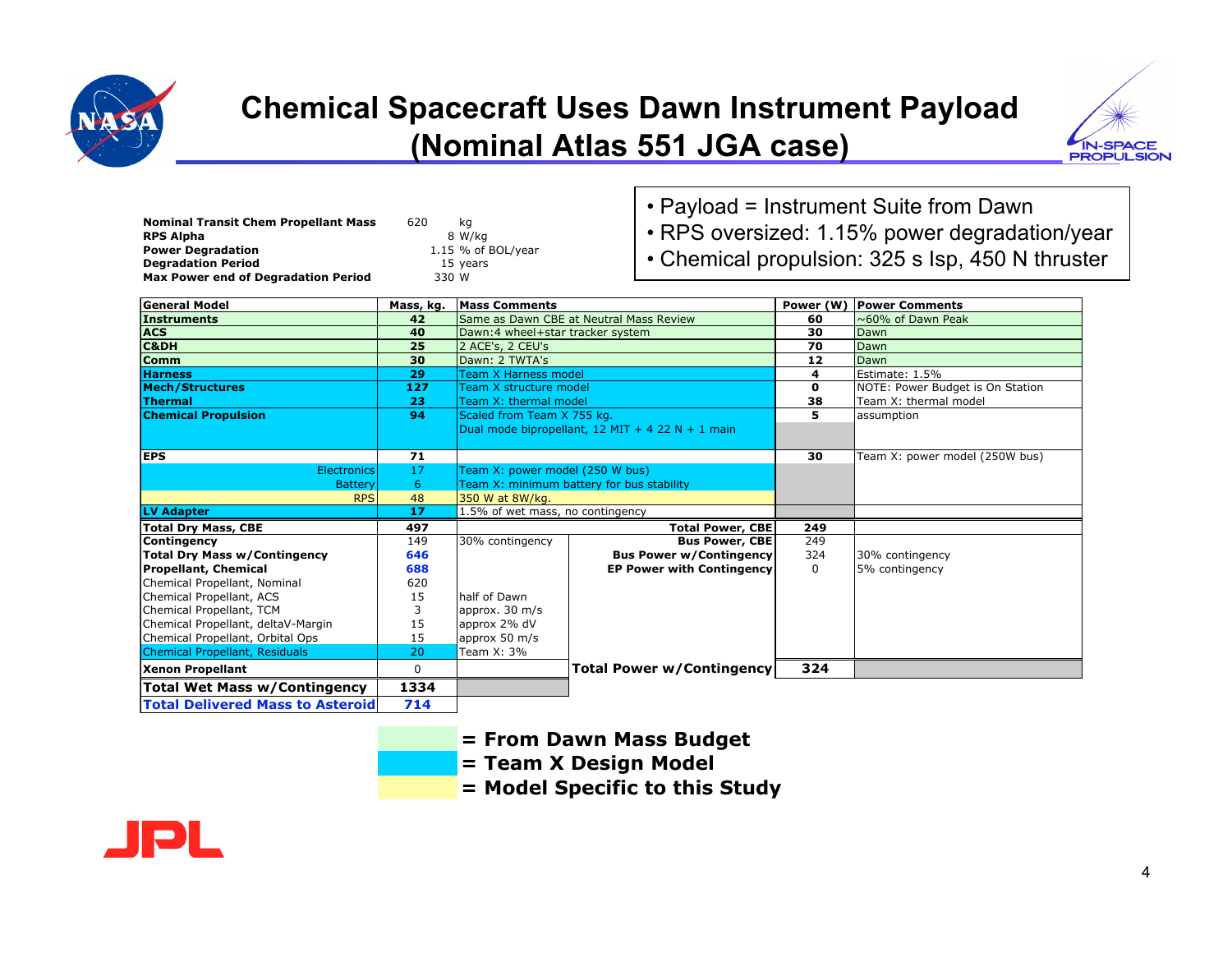

# **All Chemical Direct Options are Infeasible**



- **Launch Vehicle: Atlas 551**
- Launch  $C_3$ : 55-90 km<sup>2</sup>/s<sup>2</sup>
- Δ**V: 4-10 km/s deep space and orbital insertion**
- **On-board I sp: 325 s**
- **Flight Time: 3 to 5 years**



• **Chemical-Direct trajectories run to > 500 Trojan-like asteroids**

**Mass capability always << Mass Requirement: clearly infeasible**

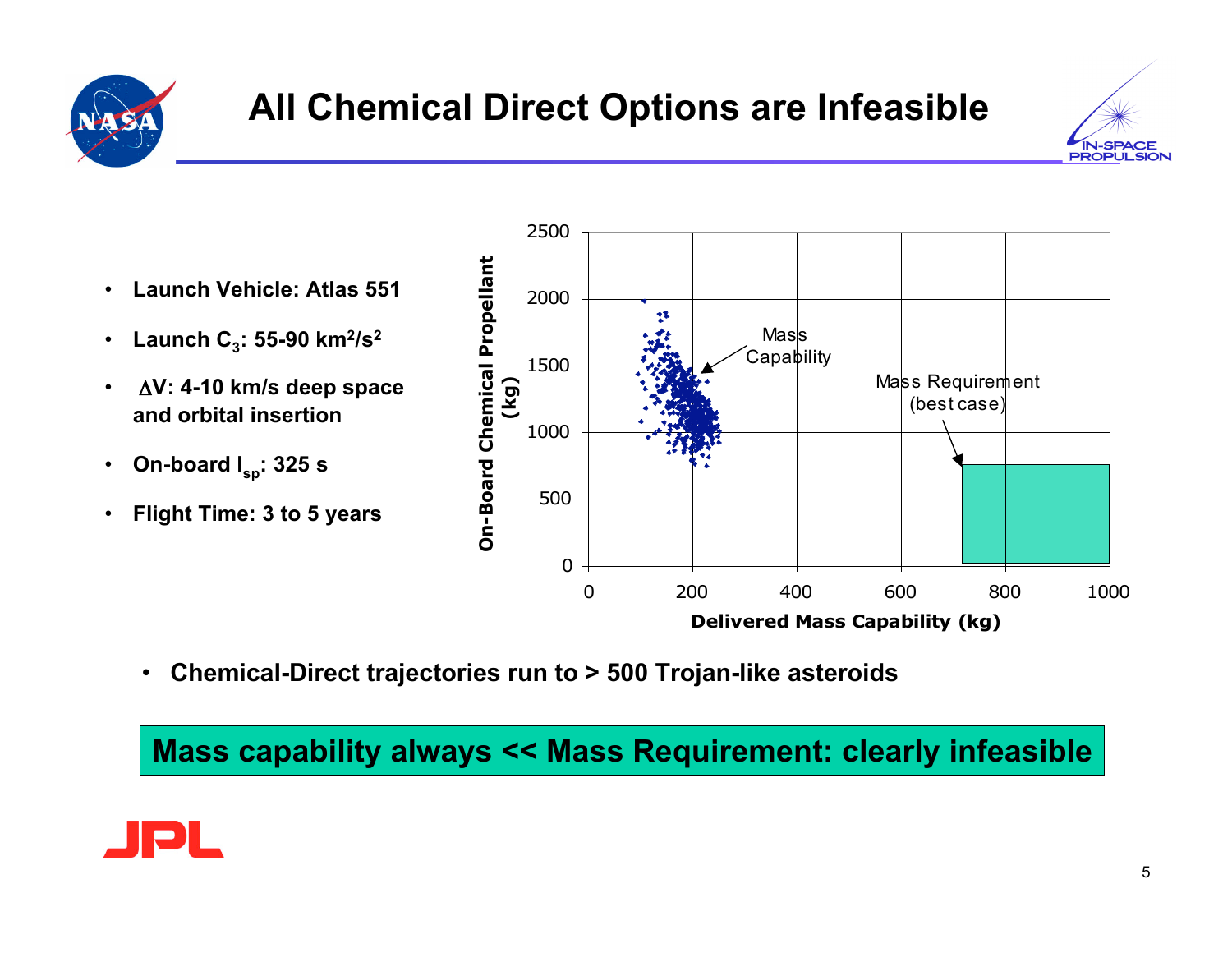

## **Some Chemical-JGA Options are Feasible**



- **Launch Vehicle: Atlas 551**
- Launch  $C_3$ : 75-90 km<sup>2</sup>/s<sup>2</sup>
- Δ**V 1-7 km/s deep space and orbital insertion**
- **On-board I sp: 325 s**
- **Power Source: 2nd Gen RPS**



**Limited number of targets can be reached using Chemical Propulsion with JGA**

**More aggressive design (i.e. advanced chemical) would increase range of feasible targets**

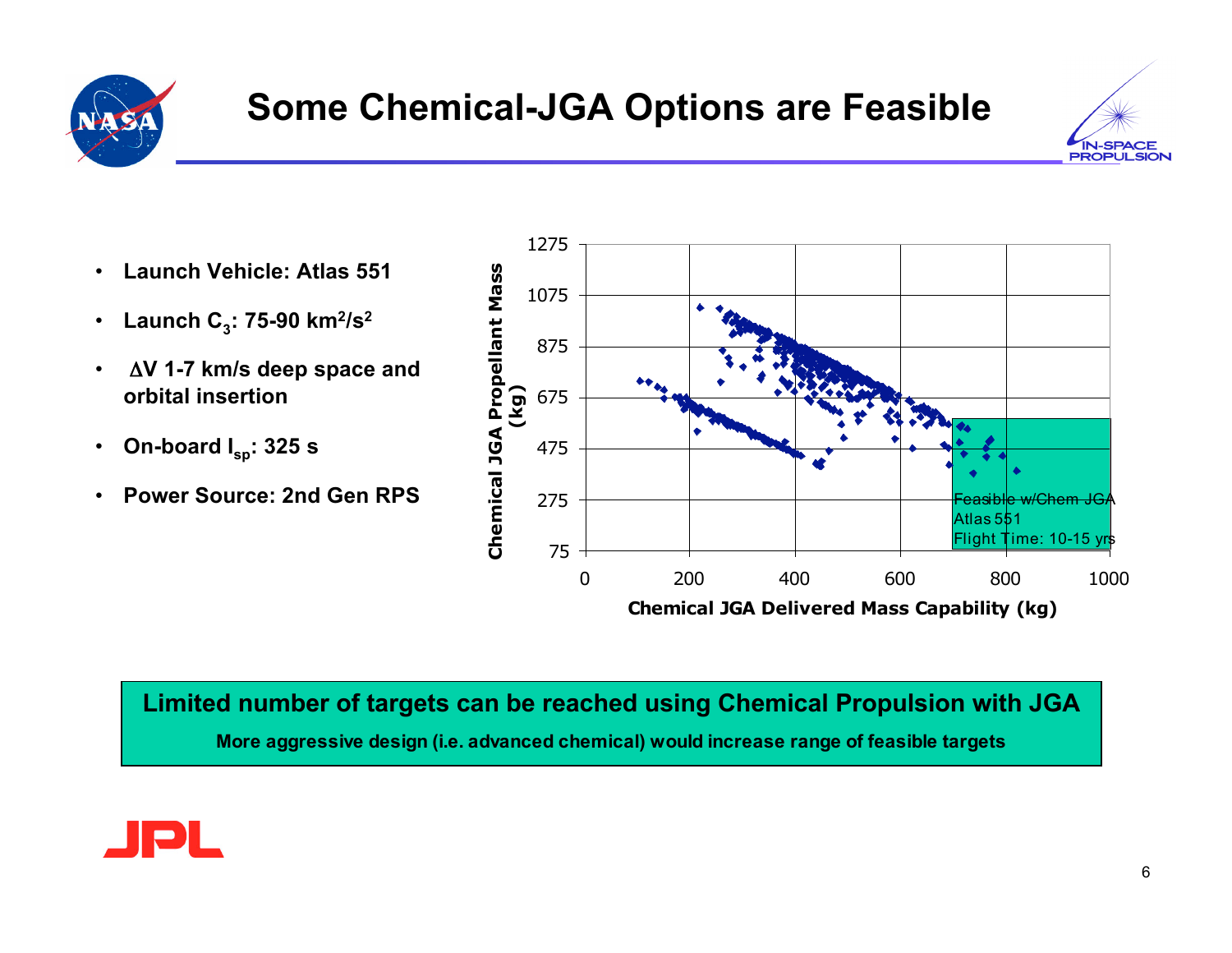

#### **SEP Spacecraft Model (26 kW Atlas 541/551 case)**



• Ultraflex Array, 120 W/kg

| <b>Primary Transit Xenon Propellant</b> | 1100 kg   |                                             |                                                  |                | • NEXT Electric Propulsion subsyste |
|-----------------------------------------|-----------|---------------------------------------------|--------------------------------------------------|----------------|-------------------------------------|
| <b>General Model</b>                    | Mass, kg. | Mass Comments                               |                                                  | Power (W)      | <b>Power Comments</b>               |
| Instruments                             | 42        | Same as Dawn CBE at Neutral Mass Review     |                                                  | 30             | Dawn                                |
| <b>ACS</b>                              | 40        |                                             | Dawn:4 wheel+star tracker system                 |                | Dawn                                |
| C&DH                                    | 25        | 2 ACE's, 2 CEU's                            |                                                  |                | Dawn                                |
| <b>Comm</b>                             | 30        | Dawn: 2 TWTA's                              |                                                  | 12             | Dawn                                |
| <b>RCS / Prop</b>                       | 14        | Dawn: 12 thruster hydrazine                 |                                                  | $\overline{2}$ | Dawn                                |
| <b>Mech/Structures</b>                  | 217       |                                             | Scaled from REP Team X Model                     |                | NOTE: power budget for EP ON        |
| <b>Thermal</b>                          | 100       | <b>Titan Orbiter SEP Module</b>             |                                                  | 150            | <b>Titan Orbiter SEP Module</b>     |
| <b>Electric Propulsion</b>              | 275       |                                             |                                                  | 24750          | assumption                          |
| <b>Xenon Tank</b>                       | 50        | Scaled using Dawn Tank Mass Fraction (4.5%) |                                                  |                |                                     |
| EP Subsystem                            | 225       |                                             | Discovery Analysis Model: 5 thruster NEXT system |                |                                     |
| <b>EPS</b>                              | 291       |                                             |                                                  | 15             | Team X: power model (250W bus)      |
| <b>Electronics</b>                      | 36        | Dawn EPS                                    |                                                  |                |                                     |
| <b>Solar Array Drive</b>                | 8         | <b>Titan Orbiter SEP Module</b>             |                                                  |                |                                     |
| Battery                                 | 27        | Dawn Battery                                |                                                  |                |                                     |
| <b>Solar Array</b>                      | 220       | Ultraflex Array (120 W/kg)                  |                                                  |                |                                     |
| <b>Harness</b>                          | 45        | <b>Titan Orbiter SEP Module Harness</b>     |                                                  | 15             | Guess: 1.5%                         |
| <b>LV Adapter</b>                       | 34        | 1.5% of wet mass, no contingency            |                                                  |                |                                     |
| <b>Total Dry Mass, CBE</b>              | 1113      |                                             | Total Power, CBE                                 | 25074          |                                     |
| Contingency                             | 334       | 30% contingency                             | <b>Bus Power, CBE</b>                            | 324            |                                     |
| <b>Total Dry Mass w/Contingency</b>     | 1447      |                                             | <b>Bus Power w/Contingency</b>                   | 421            | 30% contingency                     |
| <b>Propellant, Chemical</b>             | 33        |                                             | <b>EP Power with Contingency</b>                 | 25988          | 5% contingency                      |
| Chemical Propellant, Nominal            | 30        | From Dawn                                   |                                                  |                |                                     |
| Chemical Propellant Margin              | 3         | Dawn margin 10%                             |                                                  |                |                                     |
| Propellant, Xenon                       | 1182      |                                             |                                                  |                |                                     |
| Xenon Propellant, Primary Transit       | 1100      |                                             |                                                  |                |                                     |
| Xenon Propellant, Contingency/Residuals | 77        | Dawn equivalent 7%                          | <b>Total Power w/Contingency</b>                 | 26409          |                                     |
| Xenon Propellant, Orbital Operations    | 5         | generous quess                              |                                                  |                |                                     |
| <b>Total Wet Mass w/Contingency</b>     | 2662      |                                             |                                                  |                |                                     |
| <b>Total Delivered Mass to Asteroid</b> | 1562      |                                             |                                                  |                |                                     |

• NEXT Electric Propulsion subsystem

- **= From Dawn Mass Budget**
- **= Team X Design Model**
- **= Model Specific to this Study**

**SEP Model is less detailed than Chemical/REP Spacecraft Models SEP Architecture can accommodate mass uncertainty by using slightly larger launch vehicle**

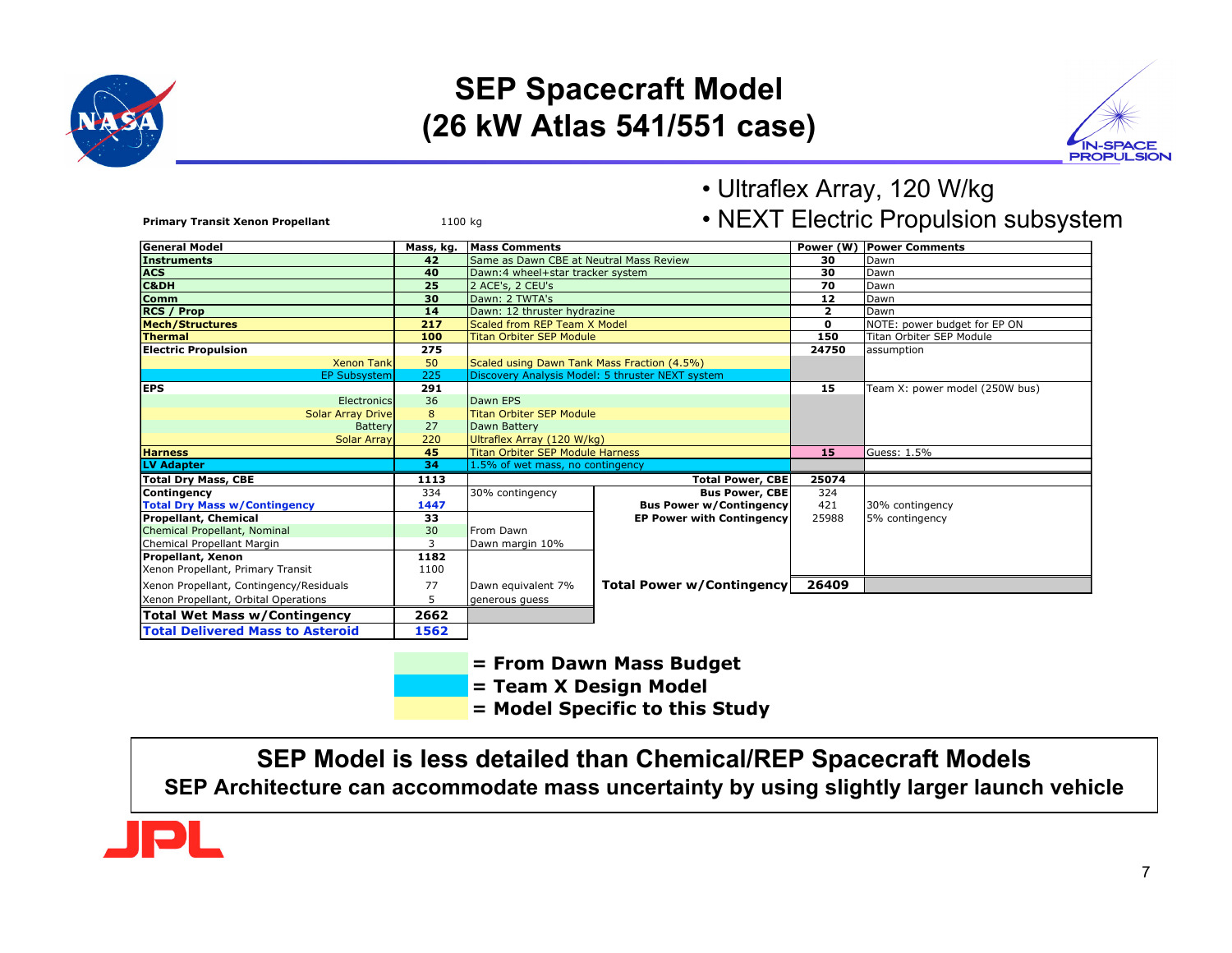



- **26 kW (1 AU) Solar Array produces about 900 W of power at Jupiter orbit**
	- Power roughly equivalent to REP
	- Enables SEP orbit insertion at target
- **Launch Vehicle: Delta 4040**
- **Flight Time: 7.5 years**
- **Launch C3: 7.5 km2/s2**
- **Throughput: 1100 kg Xenon**
- **Thrusters: Five NEXT ion engines**
	- Up to 3 thrusters operate simultaneously
- **Power Source: Ultraflex solar arrays (120 W/kg)**



**All-SEP Architecture Requires Very High power and Xenon Throughput**

**26 kW array is 2.5 times larger than Dawn Configuration must accommodate 5 x 40 cm ion thrusters**

**SEP Architecture is not extensible to Centaur Objects**

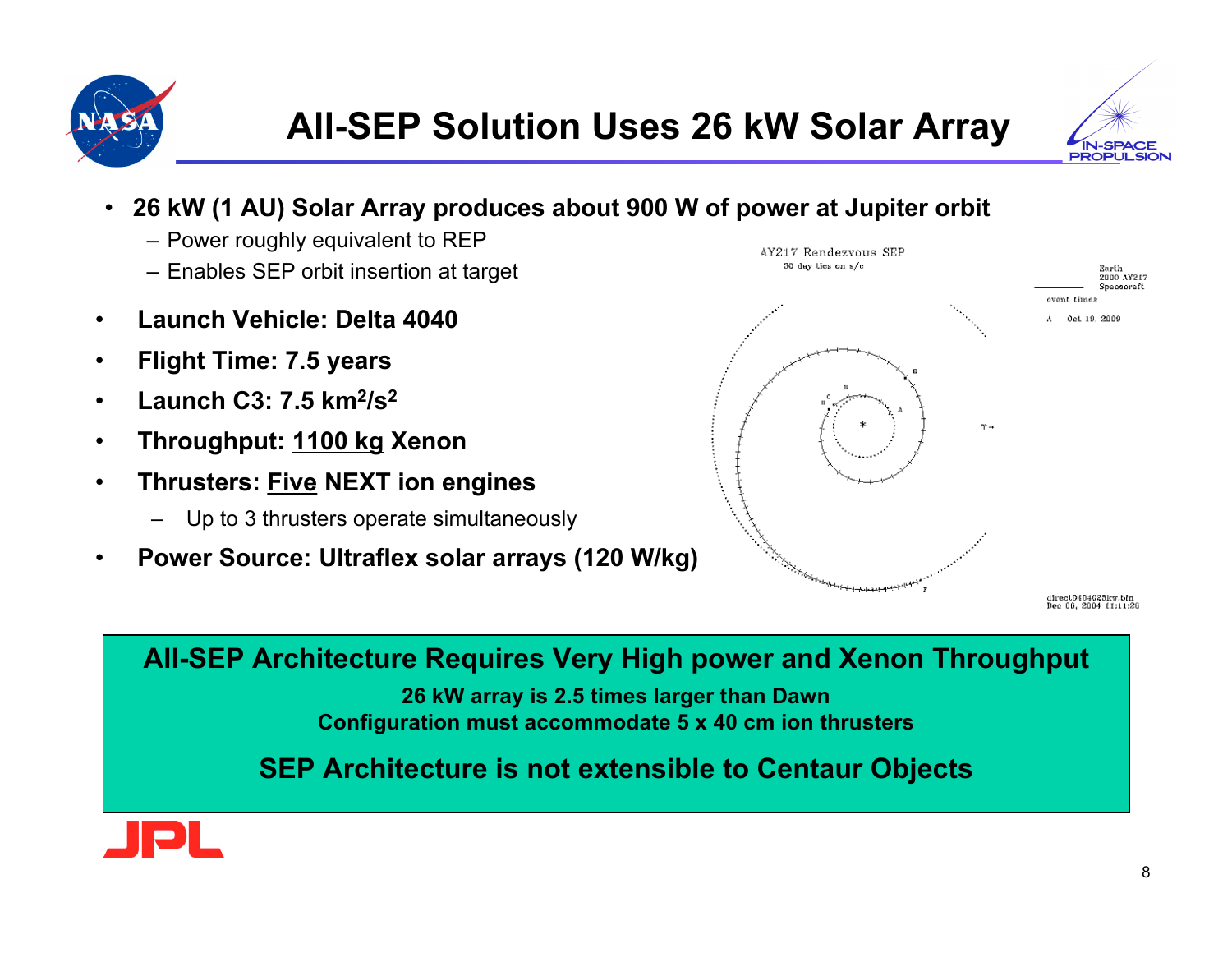

#### **REP Spacecraft Model (nominal 750 W Atlas 541/551 case)**



| <b>RPS Alpha</b>                           | 8               | W/kg                                                 |                                  |                | • Payload = Instrument Suite from Dawn      |
|--------------------------------------------|-----------------|------------------------------------------------------|----------------------------------|----------------|---------------------------------------------|
| <b>Power Degradation</b>                   | 1.15            | % of BOL power/year                                  |                                  |                |                                             |
| <b>Degradation Period</b>                  | 6.9             | years                                                |                                  |                | • RPS oversized: 1.15% power degradation/yr |
| <b>Max Power end of Degradation Period</b> | 1068            | w                                                    |                                  |                |                                             |
|                                            |                 | Sources                                              |                                  | Power (W       | <b>Power Comments</b>                       |
| Instruments                                | Mass, kg.<br>42 | Dawn CBE, Neutral Mass Review                        |                                  | 30             | Dawn                                        |
| <b>ACS</b>                                 | 40              |                                                      |                                  | 30             | Dawn                                        |
| <b>C&amp;DH</b>                            | 25              | Dawn:4 wheel+star tracker system<br>2 ACE's, 2 CEU's |                                  | 70             | Dawn                                        |
| <b>Comm</b>                                | 30              | Dawn: 2 TWTA's                                       |                                  | 12             | Dawn                                        |
|                                            | 14              |                                                      |                                  | $\overline{2}$ | Dawn                                        |
| <b>RCS / Prop</b>                          |                 | Dawn: 12 thruster hydrazine                          |                                  | 15             |                                             |
| <b>Harness</b>                             | 28              | Team X: structure model                              |                                  | $\mathbf{0}$   | Estimate: 1.5%                              |
| <b>Mech/Structures</b>                     | 111             | Team X structure model (no LV adapter)               |                                  |                |                                             |
| Thermal                                    | 25              | Team X: thermal model                                |                                  | 42             | Team X thermal model                        |
| <b>Electric Propulsion</b>                 | 55              |                                                      |                                  | 750            | <b>REP Assumption</b>                       |
| <b>Xenon Tankl</b>                         | 21              | Scaled using Dawn Tank Mass Fraction (4.5%)          |                                  |                |                                             |
| EP Subsystem                               | 34              | REP EP Mass Model 1.1 w/ADVANCED HALL                |                                  | 15             |                                             |
| <b>EPS</b>                                 | 166             |                                                      |                                  |                | Team X: power model                         |
| <b>Electronics</b>                         | 17              | Team X: power model (250 W bus)                      |                                  |                |                                             |
| <b>Battery</b>                             | 6               | Team X: minimum battery for bus stability            |                                  |                |                                             |
| <b>RPS</b>                                 | 144             | Calculated                                           |                                  |                |                                             |
| LV Adapter                                 | 16              | 1.5% of wet mass, no contingency                     |                                  |                |                                             |
| <b>Total Dry Mass, CBE</b>                 | 552             |                                                      | <b>Total Power, CBE</b>          | 966            |                                             |
| Contingency                                | 166             | 30% contingency                                      | <b>Bus Power, CBE</b>            | 216            |                                             |
| <b>Total Dry Mass w/Contingency</b>        | 718             |                                                      | <b>Bus Power w/Contingency</b>   | 281            | 30% contingency                             |
| <b>Propellant, Chemical</b>                | 33              |                                                      | <b>EP Power with Contingency</b> | 788            | 5% contingency                              |
| Chemical Propellant, Nominal               | 30              | From Dawn                                            |                                  |                |                                             |
| Chemical Propellant Margin                 | 3               | Dawn margin 10%                                      |                                  |                |                                             |
| Propellant, Xenon                          | 509             |                                                      |                                  |                |                                             |
| Xenon Propellant, Primary Transit          | 471             |                                                      |                                  |                |                                             |
| Xenon Propellant, Contingency/Residuals    | 33              | Dawn equivalent 7%                                   | <b>Total Power</b>               | 1068           |                                             |
| Xenon Propellant, Orbital Operations       | 5               | Generous Estimate                                    |                                  |                |                                             |
| Total Wet Mass w/Contingency               | 1260            |                                                      |                                  |                |                                             |
| <b>Total Delivered Mass to Asteroid</b>    | 789             |                                                      |                                  |                |                                             |

- **= From Dawn Mass Budget**
- **= Team X Design Model**
- **= Model Specific to this Study**

**NOTE: Electric Propulsion assumes advanced Hall thruster**

3 advanced Hall thrusters (2 primary + 1 redundant) = 7 SOA Hall thrusters - infeasible option!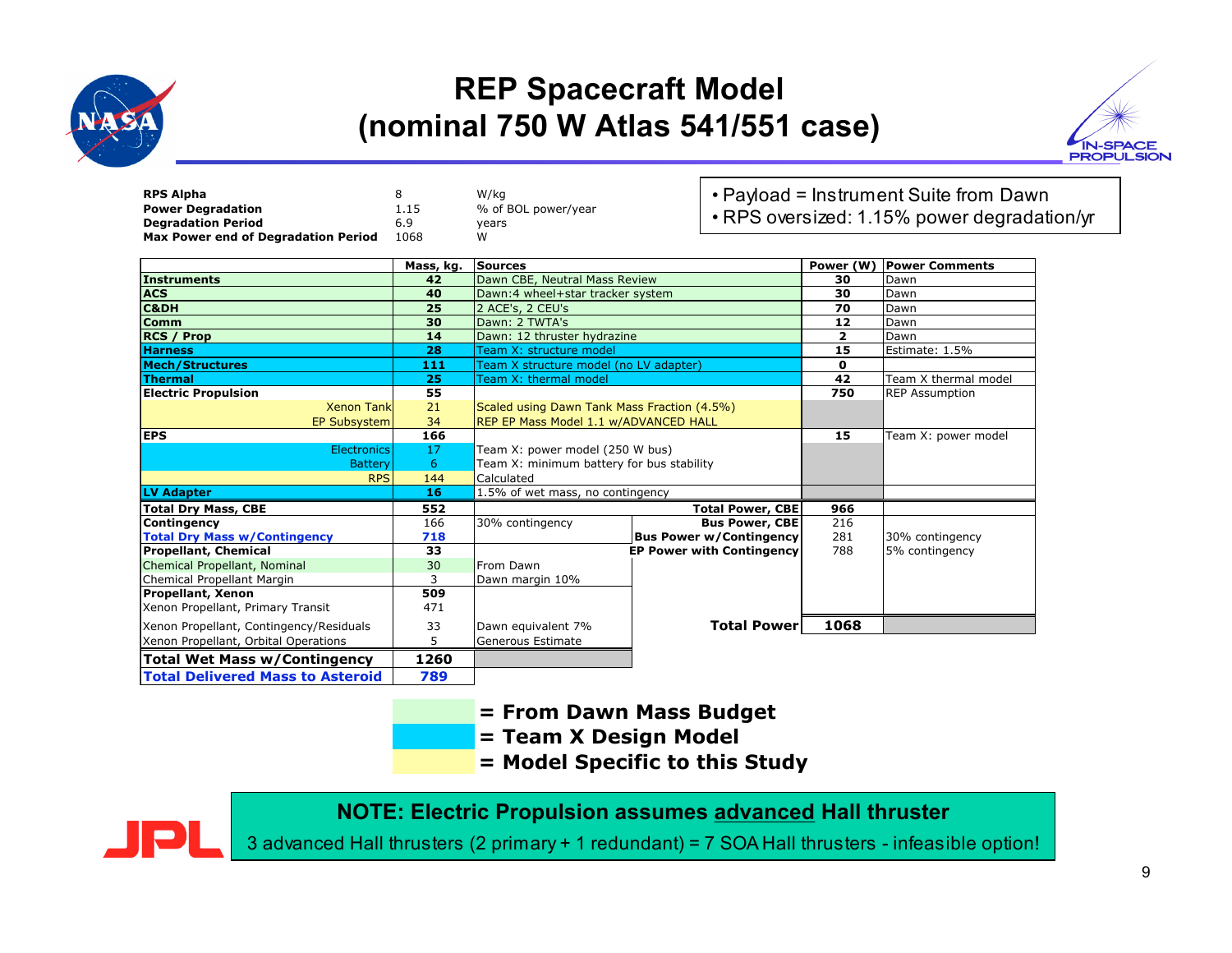



- **2nd Generation REP options are overlaid on Chemical JGA results**
- **Launch Vehicle: Atlas 541/551**
- Launch  $C_3$ : 78-95  $km^2/s^2$
- **Specific Impulse: 1450-1700 s**
- **Power Source: 2nd Gen RPS**



**REP with 2nd Generation RPS enables a wide range of targets compared to chemical propulsion**

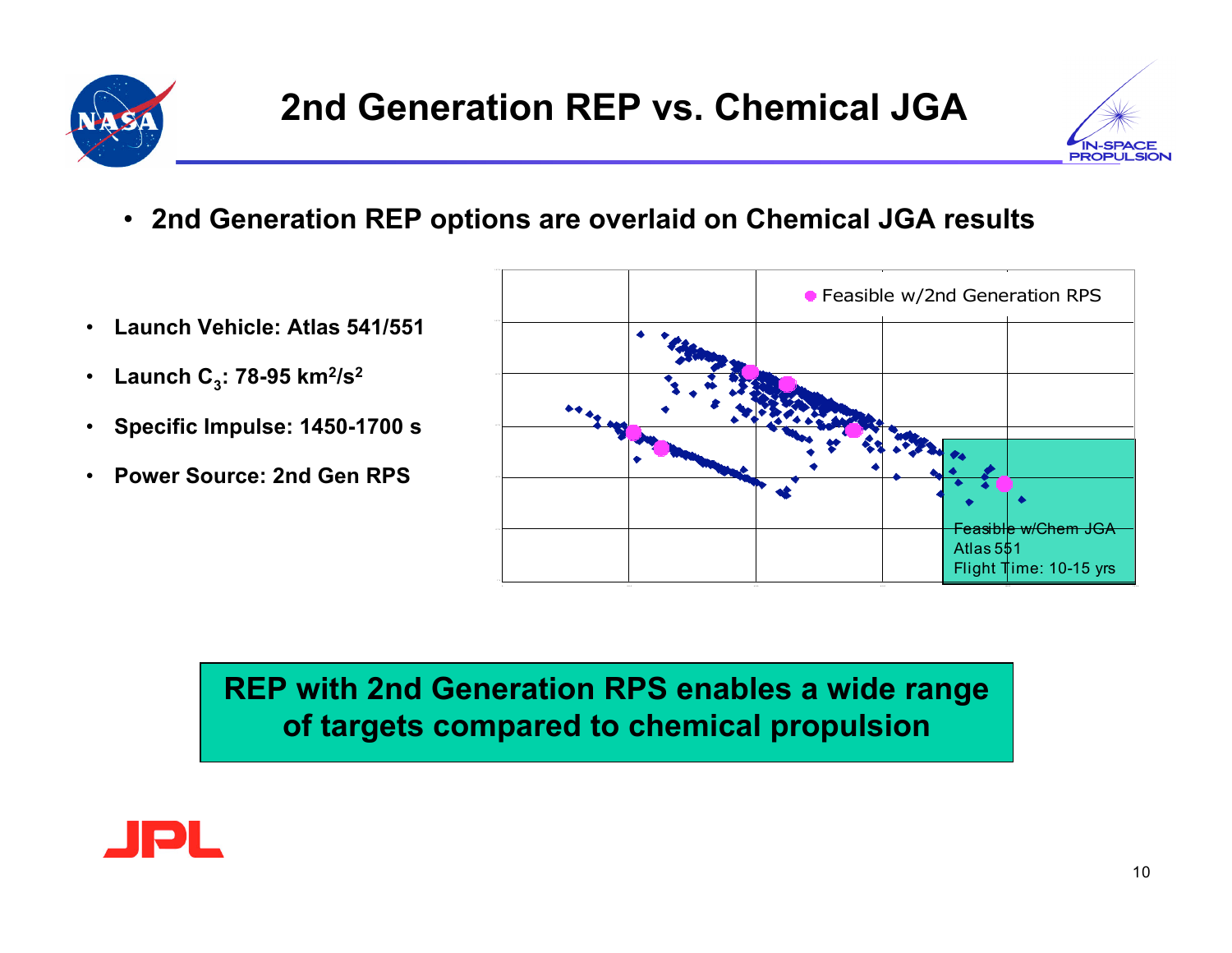





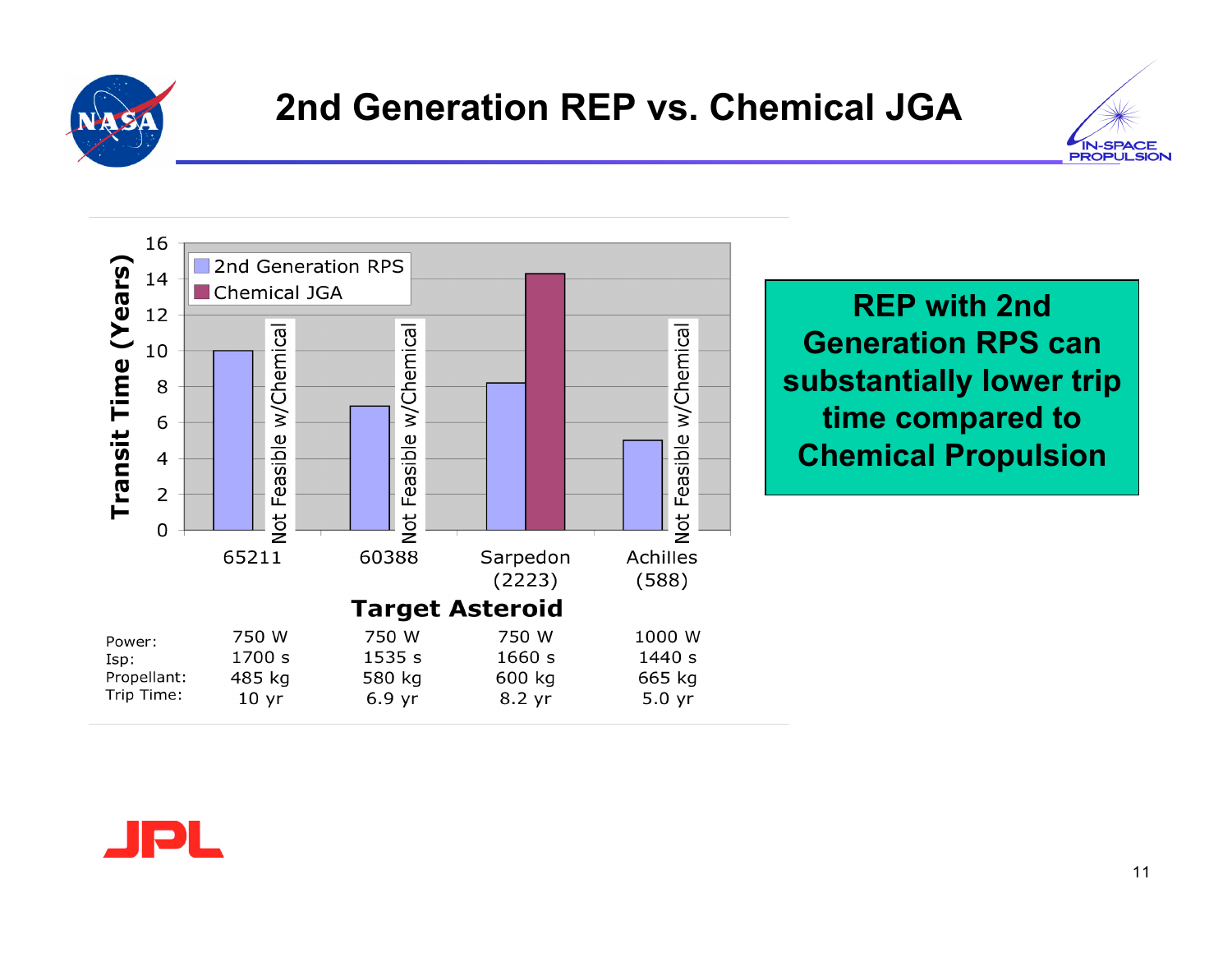



- **Launch Vehicle: Atlas 551**
- Launch  $C_3$ : 71.5  $km^2/s^2$
- **Specific Impulse: 1780 s**
- **Power Source: 1st Gen RPS**
- **Flight time for feasible case is 6 years**



\* Assumes custom spacecraft structure/C&DH systems and lightweight xenon tank

**REP with 1st Generation RPS is marginal for this application Customized lightweight spacecraft can reach a limited range of targets**

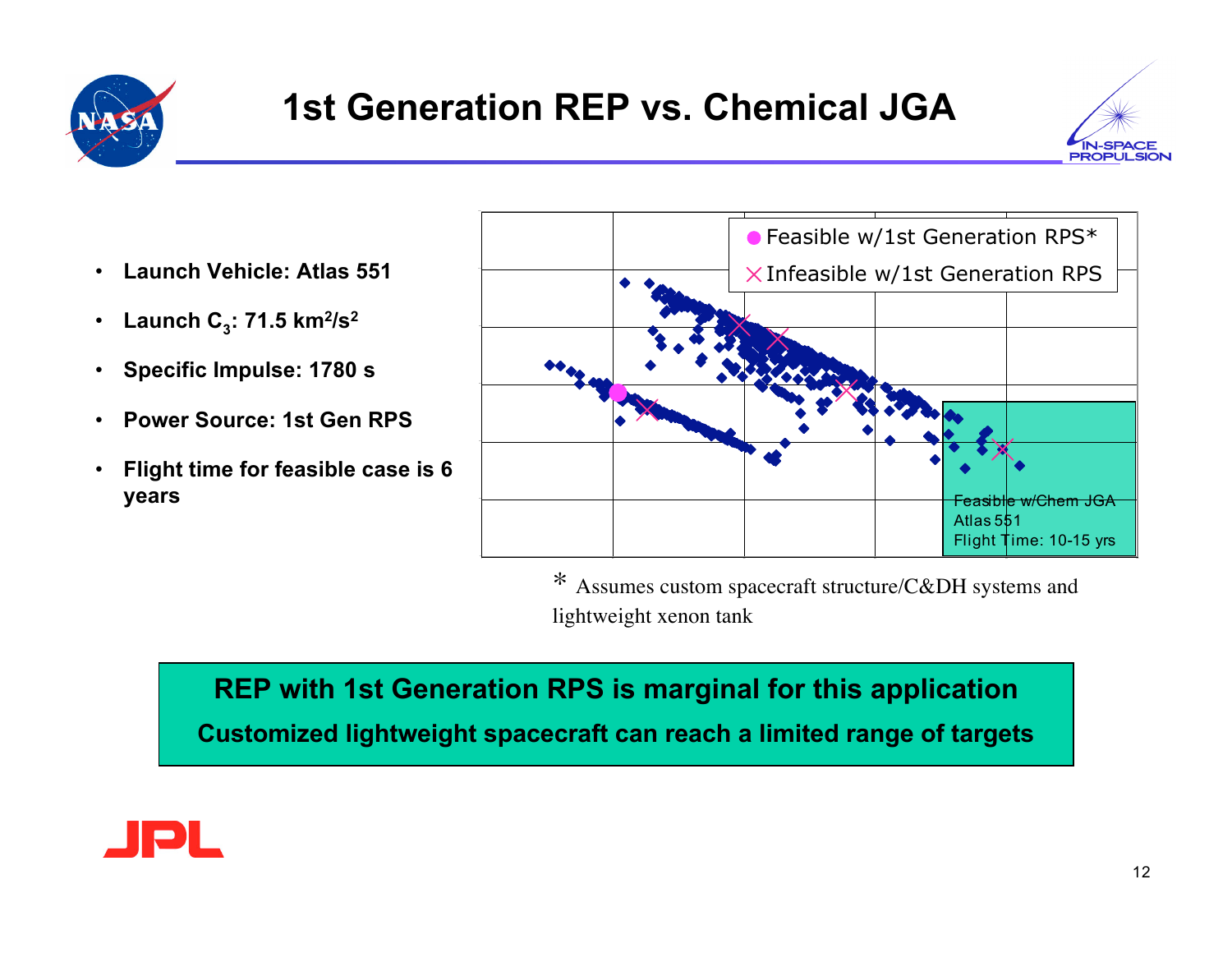



- **Identical 42 kg/100 W payload used in REP/chemical comparison**
	- Apples to apples but does not fully utilize REP capability
- **REP spacecraft provides much more power at destination than chemical spacecraft**
	- REP: 1100 W total power vs. Chem: 350 W total power
	- Allows higher instrument duty cycle
	- Potentially allows higher power instruments (if mass available for high power instrument)
	- Potentially allows higher data rates (if mass available for high power amp)
- **Optimum REP Isp: ~1500 s - ~1700 s**
	- Range typical for Hall Thrusters
- **REP propellant throughput requirements are very high**
	- Total throughput typically > 500 kg.
	- Thruster throughput assumption: 300 kg
	- Current SOA Hall thrusters are not feasible at this throughput
- **Better performance may be achievable with a Star 48 upper stage**

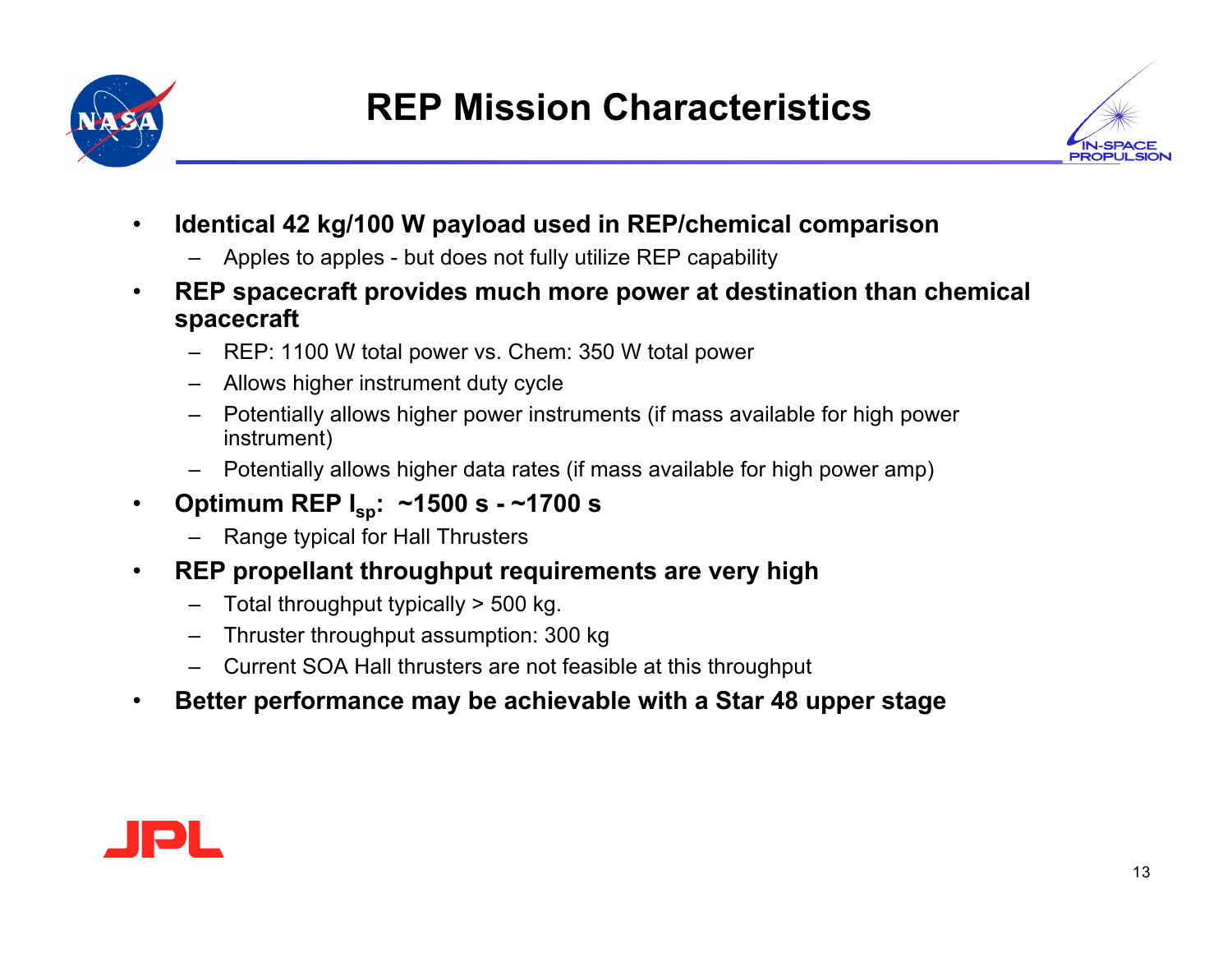

### **Comparison of Architectures**



| <b>Architecture</b>    | <b>Trojan Asteroid Mission</b><br><b>Feasibility</b>                 | $Red = infeasible$<br>Yellow = feasible to limited |
|------------------------|----------------------------------------------------------------------|----------------------------------------------------|
| <b>Chemical Direct</b> | Infeasible                                                           | range of targets<br>Blue = possibly feasible       |
| Chemical with JGA      | <b>Feasible to limited number of targets</b>                         | (known issues with<br>spacecraft configuration)    |
| <b>SEP-Chemical</b>    | No feasible solutions found - Further<br>work needed                 | Green = probably feasible                          |
| REP, Generation 1      | Marginally feasible to limited number<br>of targets                  |                                                    |
| All-SEP                | Feasible to unknown number of<br>targets with very large solar array |                                                    |
| REP, Generation 2      | <b>Feasible to most targets</b>                                      |                                                    |

- **Feasible = can deliver Dawn-like payload within New Frontiers cost-cap**
	- Technology development risk is not considered in this chart
	- "Science floor" payload may not provide sufficient science for NF